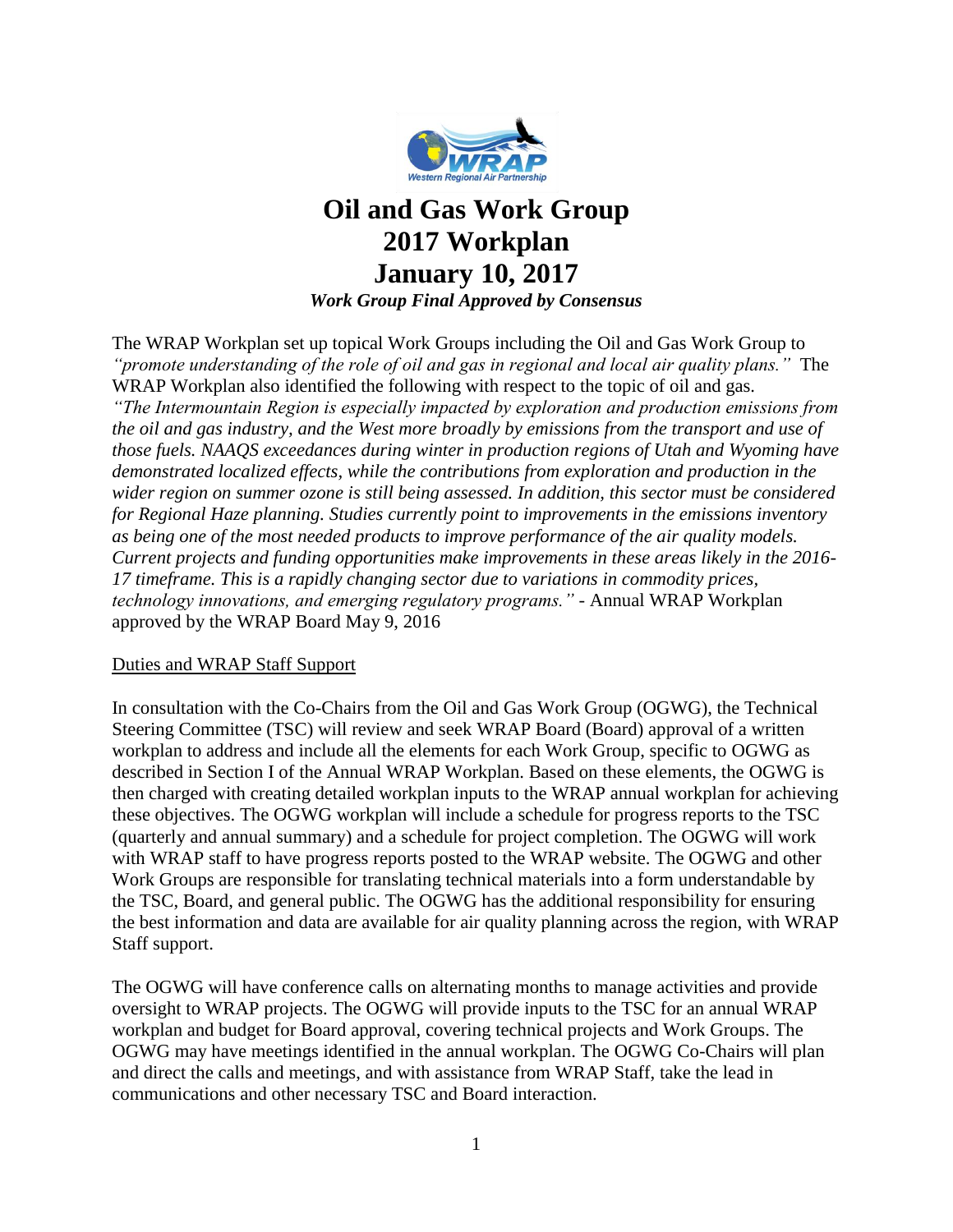WRAP Staff will provide support for OGWG calls and meetings. WRAP Staff will assist with arranging and documenting OGWG calls and meetings, prepare TSC workplan inputs and budgets for review and action, assist with status reports on the OGWG's activities, and provide status reports on the deliverables, budgets, and timelines for the WRAP's technical projects.

# Processes

The OGWG is to conduct their business on a consensus basis. Consensus has the following parameters:

- Consensus is agreement.
- Consensus is selection of an option that everyone can live with.
- Consensus may not result in the selection of anyone's first choice, but everyone is willing to support the choice.
- Consensus is not a majority vote.

When the OGWG cannot reach a consensus on an issue it will be referred to the TSC. If the TSC cannot reach a consensus on the issue it will be referred to the WRAP for resolution.

#### **Coordination**

Through the TSC, the OGWG will coordinate with the following work groups and committees as needed to ensure activities conducted in WRAP projects, and under the auspices of the OGWG provide needed support:

- 1. Tribal Data Work Group (TDWG);
- 2. Regional Technical Operations Work Group (RTOWG);
- 3. Fire and Smoke Work Group (FSWG);
- 4. WESTAR Regional Haze Planning Work Group;
- 5. WESTAR Planning Committee;
- 6. WESTAR Technical Committee; and
- 7. Other groups as designated by the Board in the annual Workplan process.

#### OGWG Structure

The OGWG Co-Chairs were designated by the TSC and approved by the WRAP Board to lead and execute the Workplan objectives associated with the OGWG. OGWG members have applicable oil and gas expertise and provide appropriate geographic representation from the WRAP member agencies (state, tribal, local, federal) to the greatest extent possible. OGWG members will be approved by the TSC. All OGWG Co-Chairs and members are appointed for two-years. Additional individuals with applicable oil and gas expertise will be encouraged to participate in the OGWG as advisors. The OGWG structure, including identification of Co-Chairs, members, and advisors is attached and will be updated as necessary.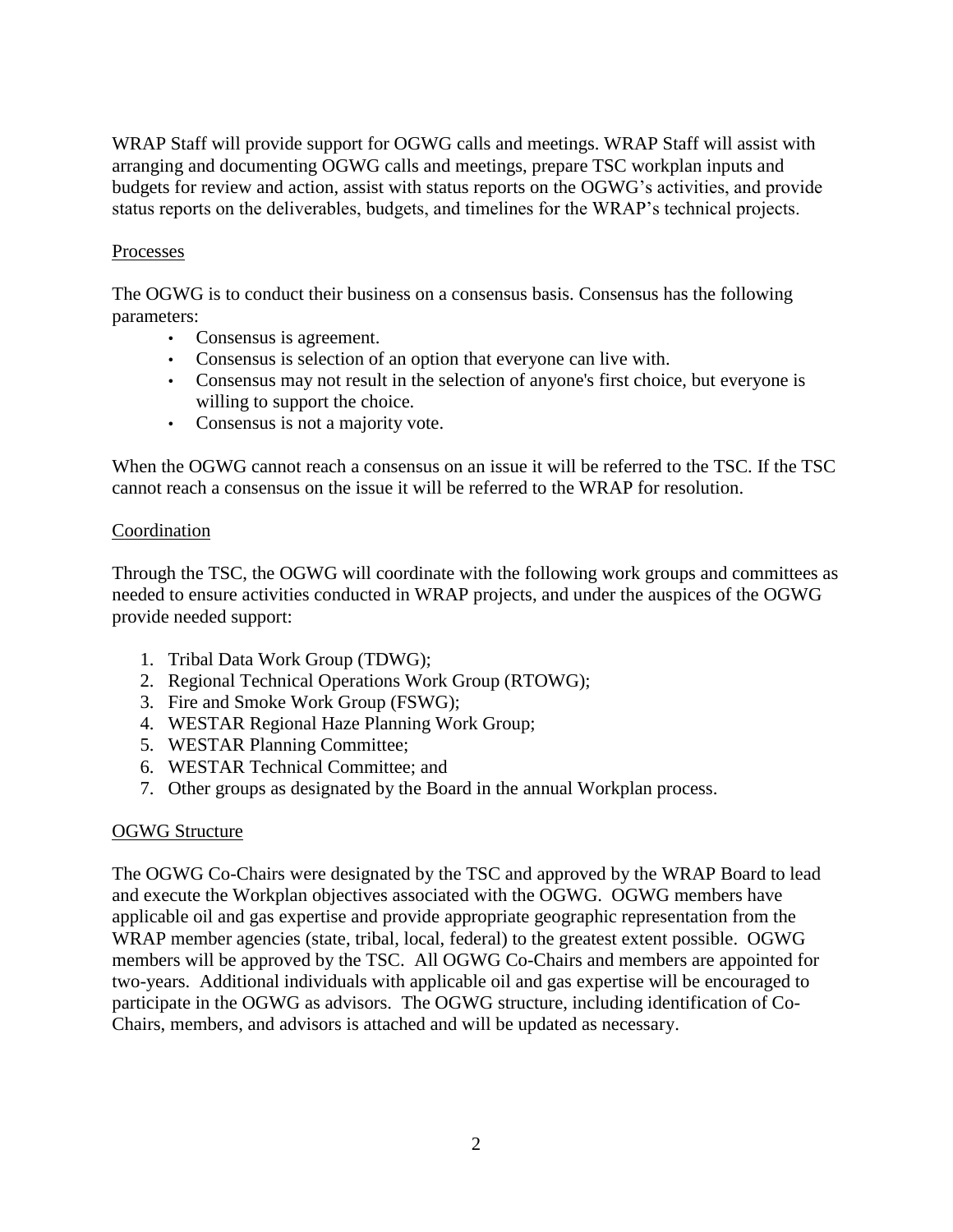## Project Teams

Project Teams are intended to enable non-members of the WRAP to express interest and sponsor analysis or planning projects within the scope and topics of the WRAP Charter and Strategic Plan. Project Teams will be associated with a discrete, defined project for which the nonmember sponsor is providing funding and expertise resources. The Project Teams are intended to allow sponsor participation and will include members of WRAP Work Groups and TSC, WRAP Staff, and non-member sponsors. Information will be included in the Annual Workplan to define the scope, membership and duration of each Project Team.

Project Teams that may be beneficial to the OGWG as future funding allows:

- Continue the Drill Rig 1-hour  $NO<sub>2</sub>$  Collaborative Study
- Implement the Collaborative Air Landscape-Scale Management Pilot (CALM) Study Oil and Gas development impacts in the intermountain west

## Action Items for Workplan

- I. OGWG Management
	- a. Determine work group size, geographic representation, member agency representation
	- b. OGWG requesting participation of members or advisors
	- c. Schedule of monthly (bi-monthly) meetings
	- d. Quarterly reports to TSC
	- e. Yearly accomplishment narrative to TSC and WRAP board
	- f. Schedule for work project completion with milestones of progress
	- g. Develop communication plan to distribute OGWG work products
	- h. Identify OGWG action items that will require coordination with WRAP and WESTAR work groups and committees
- II. OGWG Scope
	- a. Identify Oil and Gas sources for the entire upstream and midstream sectors
	- b. Identify WRAP member agencies dealing with oil and gas sources
- III. Member Agency Oil & Gas Programs
	- a. Provide information on existing programs
		- i. Identify permitting and registration requirements
		- ii. Identify emissions management requirements
		- iii. Identify emissions inventory requirements
		- iv. Identify modeling requirements
		- v. Identify monitoring requirements
	- b. Identify and discuss information strengths, areas for improvement, and gaps
	- c. Discuss needs of agencies without existing programs
	- d. Develop a basic oil and gas program example
- IV. Oil & Gas Emissions Inventory
	- a. Identify regional and local air quality planning needs
		- i. Regional Haze
		- ii. Ozone: NAAQS, background, transport
		- iii. Climate Change (methane emissions)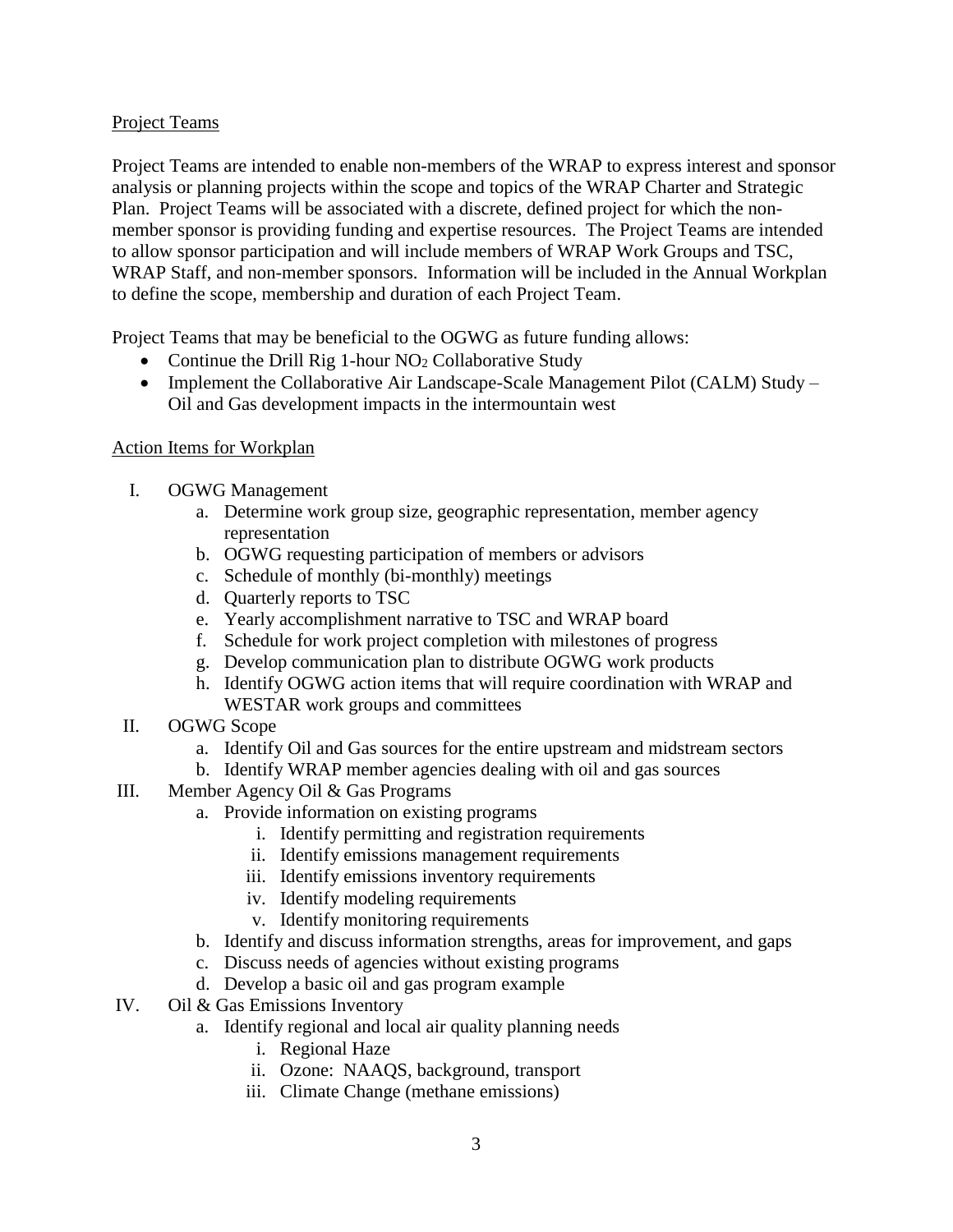- iv. Hazardous Air Pollutants
- v. Other air pollution indicators
- b. Identify emission factors and speciation profiles for oil and gas sources: national, regional, local
- c. Identify and discuss emissions inventory strengths, areas for improvement, and gaps
- d. Implement regionally-consistent emissions inventories
- e. Identify projection methodologies
- f. Implement regionally-consistent future year projections
- g. Make technical improvements to emissions inventories
- V. Oil & Gas Modeling Studies
	- a. Identify regional and local air quality planning needs
		- i. Regional Haze
		- ii. Ozone: NAAQS, background, transport
		- iii. Climate Change (methane emissions)
		- iv. Hazardous Air Pollutants
		- v. Other air pollution indicators
	- b. Identify existing impact analysis
	- c. Identify regional and local air quality planning needs
	- d. Identify and discuss modeling strengths, areas for improvement, and gaps
	- e. Determine present and range of future year oil and gas contributions
- VI. Oil & Gas Monitoring Studies
	- a. Identify regional and local air quality planning needs
		- i. Regional Haze
		- ii. Ozone: NAAQS, background, transport
		- iii. Climate Change (methane emissions)
		- iv. Hazardous Air Pollutants
		- v. Other air pollution indicators
	- b. Identify existing monitoring studies
	- c. Identify regional and local air quality planning needs
	- d. Identify and discuss monitoring strengths, areas for improvement, and gaps
- VII. Oil & Gas Emissions Management
	- a. Identify existing emissions management requirements: state, tribal, local, federal
	- b. Identify proposed emissions management requirements: state, tribal, local, federal
	- c. Identify and discuss potential requirement overlap and authority concerns
- VIII. OGWG Administration
	- a. Development of budgets for projects
	- b. Travel budget proposal for WRAP twice yearly meeting
	- c. Summary budget for OGWG activities
	- d. Write annual OGWG workplan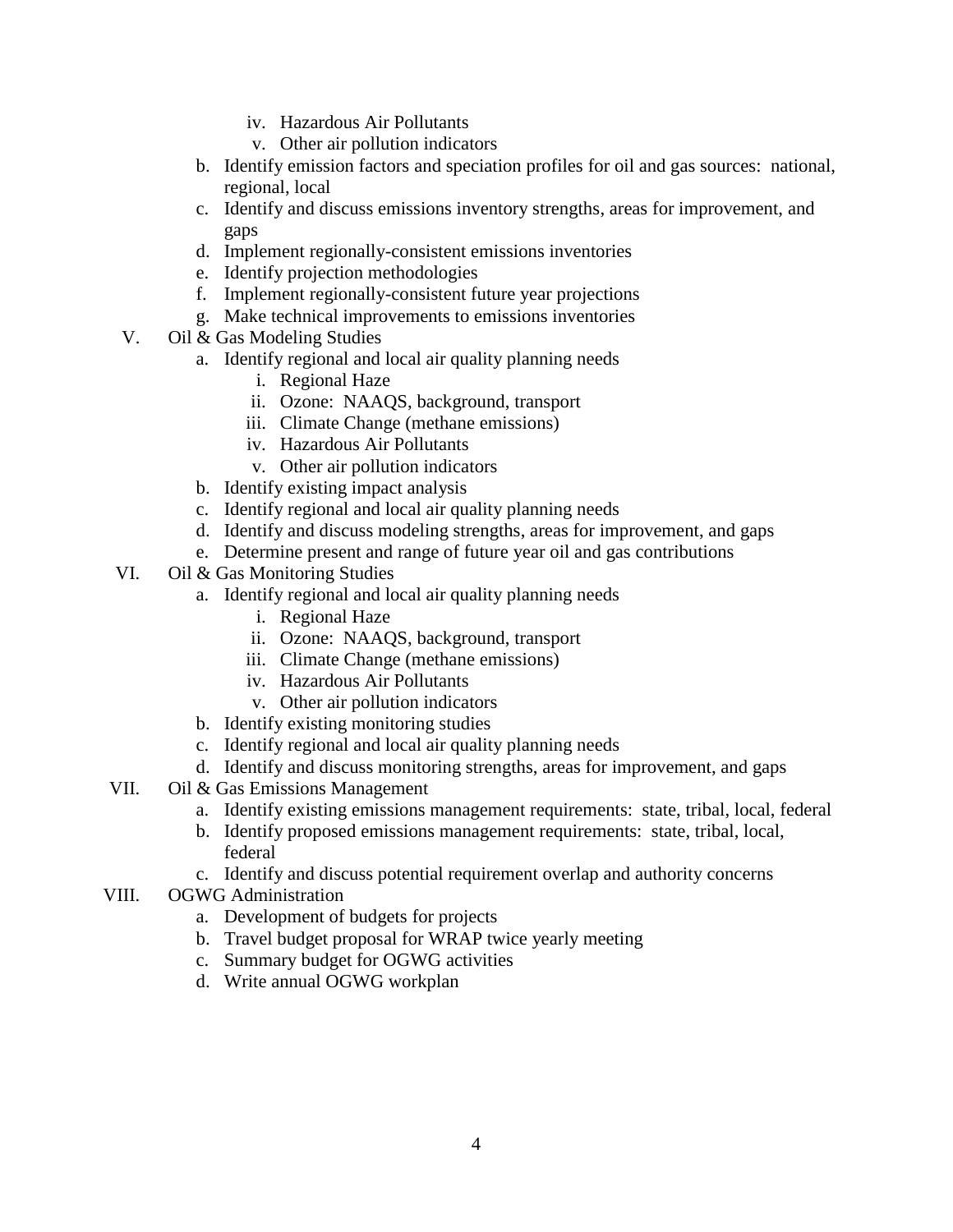#### Action Items for 2017 Workplan

- I. OGWG Management
	- a. Determine work group size, geographic representation, member agency representation
	- b. OGWG requesting participation of members or advisors
	- c. Schedule of monthly (bi-monthly) meetings
	- d. Quarterly reports to TSC
	- e. Yearly accomplishment narrative to TSC and WRAP board
	- f. Schedule for work project completion with milestones of progress
	- g. Develop communication plan to distribute OGWG work products
	- h. Identify OGWG action items that will require coordination with WRAP and WESTAR work groups and committees
- II. OGWG Administration
	- a. Development of budgets for projects
	- b. Travel budget proposal for WRAP twice yearly meeting
	- c. Summary budget for OGWG activities
	- d. Write annual OGWG workplan
- III. OGWG Scope
	- a. Identify Oil and Gas sources for the entire upstream and midstream sectors
	- b. Identify WRAP member agencies dealing with oil and gas sources
- IV. Review Oil and Gas Specific Workproducts
	- a. Review existing workproducts to identify and discuss relevance, strengths, areas for improvement, and gaps
		- i. Western Regional Air Partnership
		- ii. National Oil and Gas Emissions Committee Information Repository
		- iii. National Oil and Gas Emissions Analysis Project
		- iv. Intermountain West Data Warehouse Western Air Quality Study
		- v. Other relevant workproducts
- V. Identify regional and local air quality planning needs
	- a. Regional Haze
	- b. Ozone: NAAQS, background, transport
	- c. Climate Change (methane emissions)
	- d. Hazardous Air Pollutants
	- e. Other air pollution indicators